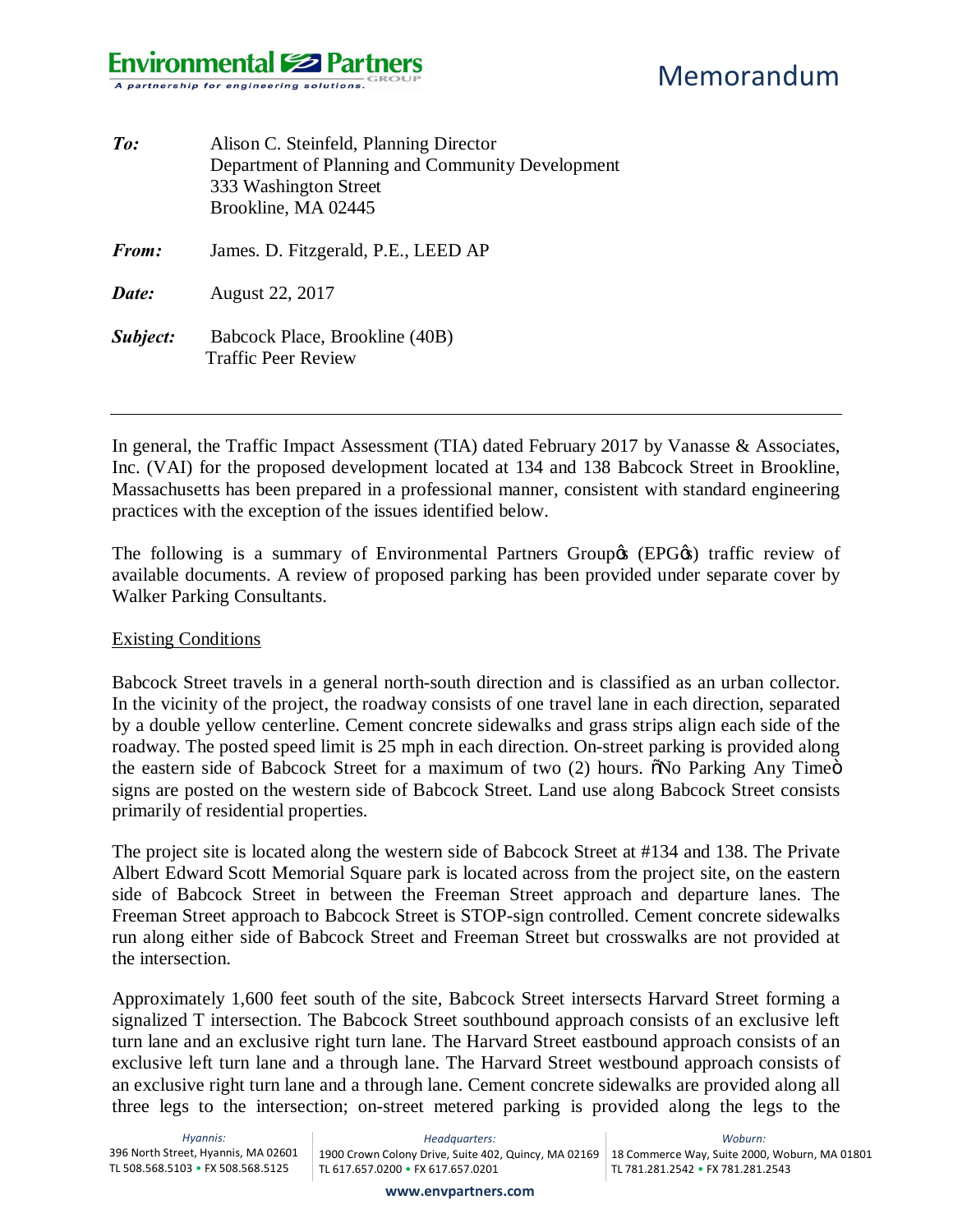August 22, 2017 Page 2

intersection except along the western side of Babcock Street. Bicycle lanes are provided along eastbound Harvard Street in the vicinity of this intersection, and along westbound Harvard Street west of the intersection. Pedestrian signals are provided for the three crossings. Land use in the vicinity of the intersection consists primarily of commercial properties.

Approximately 1,400 feet north of the site, Babcock Street intersects Commonwealth Avenue (Route 20) forming a four legged signalized intersection. Both the Babcock Street northbound and southbound approaches consist of one general purpose lane. The Commonwealth Avenue eastbound approach consists of two general purpose lanes (with a left turn restriction) and the Commonwealth Avenue westbound approach consists of three general purpose lanes. Cement concrete sidewalks and on-street metered parking exist along all legs of the intersection, and bicycle lanes are provided along both directions of Commonwealth Avenue. Directional traffic on Commonwealth Avenue is separated by the MBTA Green Line (B Branch). Pedestrian crosswalks exist at each leg of the intersection; however pedestrian signals are only provided for the Commonwealth Avenue crossings, not the Babcock Street crossings. Land use in the vicinity of the intersection consists primarily of commercial properties.

The following study intersections were included in the study:

- Harvard Street at Babcock Street
- · Babcock Street at Freeman Street
- · Commonwealth Avenue at Babcock Street

## **Figure 1: Existing Conditions**



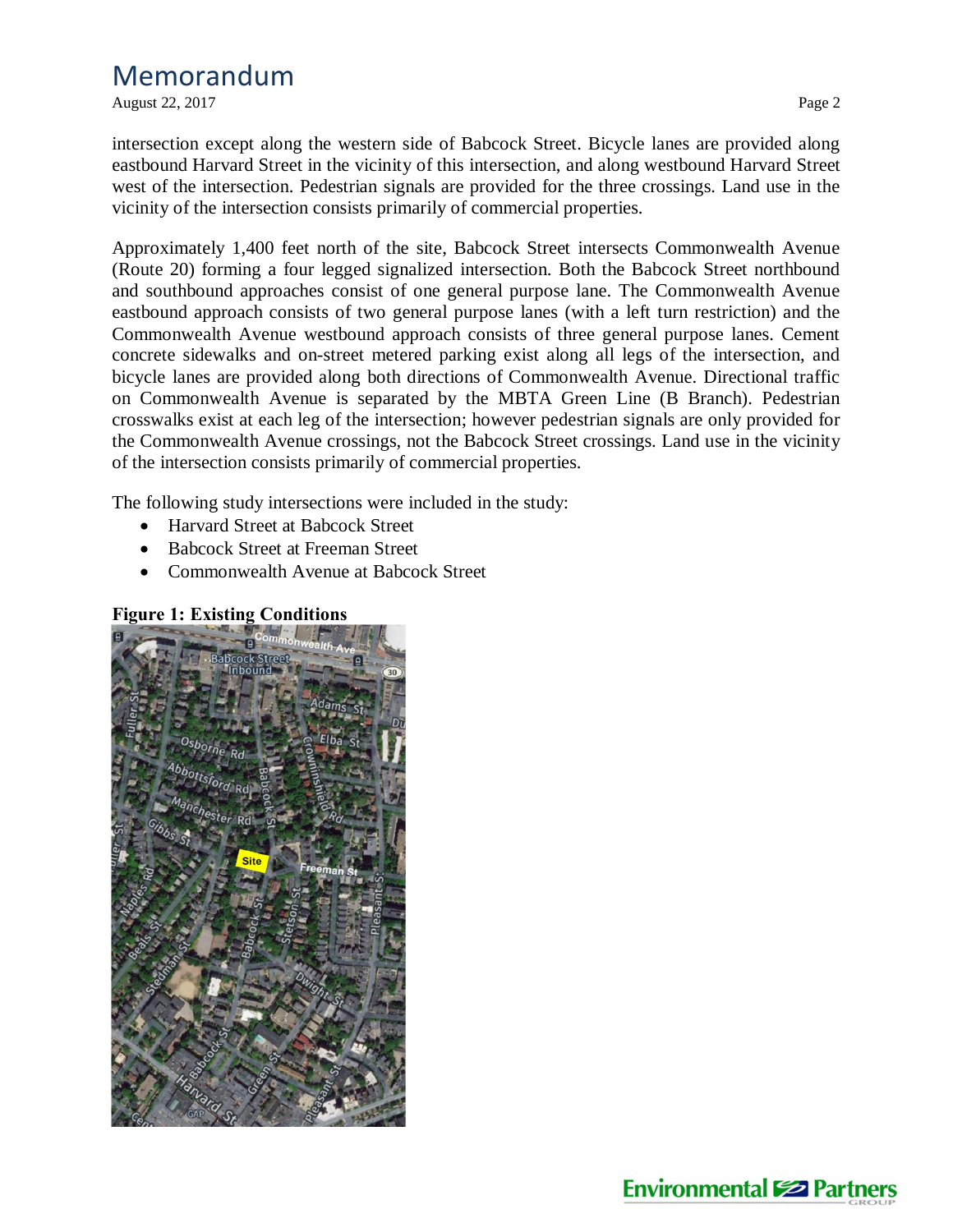August 22, 2017 Page 3

## Transit

The MBTA Green Line and fixed-route bus service is available in the vicinity of the project. South of the project site, the MBTA Green Line (C Branch) runs along Beacon Street with a local stop at Coolidge Corner, approximately 2,500 feet walking distance from the project site. Bus stops for Route 66 are also available at the intersection of Harvard Street at Shailer Street, a walking distance of approximately 2,100 feet from the site.

North of the site, the MBTA Green Line (B Branch) runs along Commonwealth Avenue and has a local stop at the Babcock Street / Commonwealth Avenue intersection, a walking distance of approximately 1,500 feet from the site. Bus stops for Route 57/57A are also available at the intersection.

## Proposed Project

The proposed project entails the removal of the existing multi-family residential properties located at 134 and 138 Babcock Street and the proposed construction of a 62 unit apartment development. The development will provide on-site parking for 31 vehicles in a ground level garage. Access to 134 and 138 Babcock Street will be provided by way of a single driveway on the west side of Babcock Street.

### Intersection Safety

The report included a review of crash data provided by the MassDOT Highway Division Safety Management/Traffic Operations Unit from 2010 through 2014, the most recent five years of data available. None of the crash rates were higher than the state or district averages; no fatalities were recorded.

In a supplemental letter from VAI dated July 7, 2017, crash data for the years of 2010 to 2016 from the Brookline Police Department was presented for the Harvard Street at Babcock Street intersection and the Babcock Street at Freeman Street intersection. The police data shows 5 more crashes than the MassDOT data at the Babcock/Harvard intersection during the common study years (9 crashes instead of 4). Regardless, the crash rate for the intersection remains lower than the State and District averages. No crashes were reported at the Babcock/Freeman intersection in the police data during the five year period, consistent with the MassDOT data.

### Existing Traffic Volumes

The existing traffic volumes (collected in January) were increased by 12 percent to reflect an average month. While we concur that an adjustment in traffic volumes is necessary, it appears that the increase should have been 13.5% to adjust volumes to the average month. The adjustment would have only a minor impact on traffic volumes throughout the report.

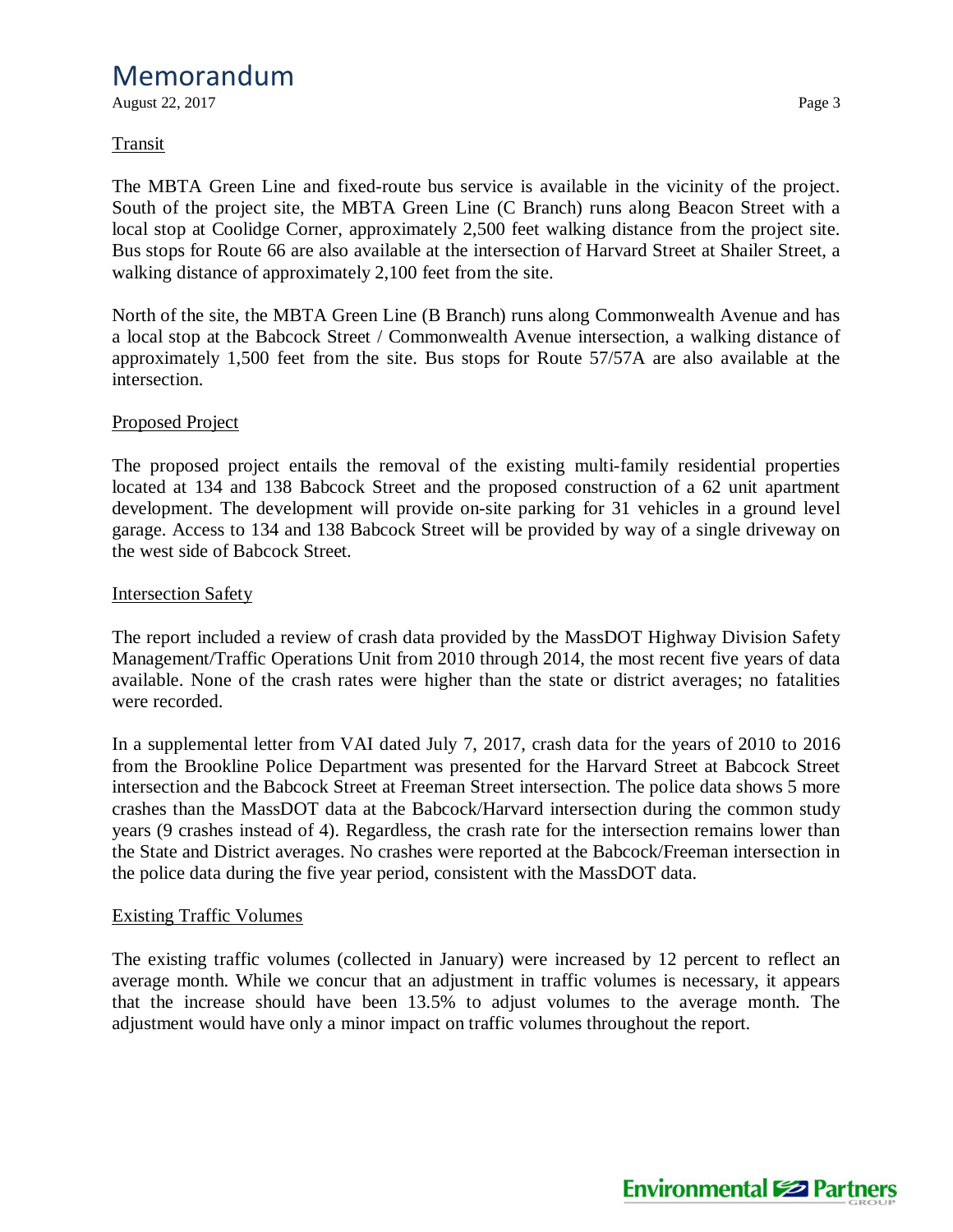August 22, 2017 Page 4

### Projected Traffic Volumes

Existing traffic volumes were projected the required 7 years to 2024 using an assumed background growth rate of 1% per year. Although backup data was not provided, it is anticipated that 1% per year is conservative.

Additional traffic volumes were also included in establishing the 2024 No-Build traffic volumes to reflect individual substantial developments anticipated in the area. Developments taken into consideration include: 420 Harvard Street (42 apartments); 384 Harvard Street (62 apartments); 455 Harvard Street (17 apartments and 1,735 sf of retail); 21 Crowninshield Road (8 apartments); 1299 Beacon Street (74 apartments); and 8-10 Waldo Street (320 apartments). The methodology used appears to be appropriate, however backup data was not provided for the above projects to verify the volumes. Also, the proposed apartment development at 420 Harvard Street should include the proposed retail space component.

Anticipated site generated trips were projected using the Institute of Transportation Engineer  $\alpha$ (ITE) Trip Generation Manual in order to generate the 2024 Build traffic volumes. Land Use Code (LUC) 220  $\tilde{o}$ Apartmento was used to generate trips for the proposed development. According to ITE,  $\tilde{o}$  apartments are rental dwelling units located within the same building with at least three other dwelling units.<sup>"</sup> The fitted curve equation was used for calculating apartment trips for the weekday morning peak hour and weekday evening peak hour; this method of calculation is suitable and the numbers appear to be accurate.

Despite transit accommodations available in the area, and the potential for other alternative modes of transportation such as bicycling or walking, site generated trips were not reduced to account for such volumes resulting in a conservative evaluation. Also, trips generated by the current residential usage (being removed) were not deducted from the projected trips, making the trip generation methodology more conservative.

## Traffic Operations

Traffic analysis was performed to compare operations under the future 2024 No-Build conditions to the 2024 Build conditions. The provided analyses indicate a negligible increase in delay is anticipated with the development of the subject site.

- The Commonwealth/Babcock intersection will continue to operate at a LOS C and LOS D during the morning and evening peak hours respectively.
- The Harvard/Babcock intersection will continue to operate as a LOS C during both morning and evening peak hours.
- · Based on the conservative analysis of site generated trips, the unsignalized Freeman Street approach to Babcock Street will see an increase in delay of 6 seconds during the morning peak hour, just enough to degrade LOS along the approach from D to E; a negligible increase in delay is anticipated during the evening peak hour.

In Table 11 (Signalized Intersection Capacity Analysis Summary), existing morning operations at the Commonwealth Avenue at Babcock Street intersection for the eastbound and northbound approaches should indicate LOS D (not C) to be consistent with the capacity analysis in the Appendix.

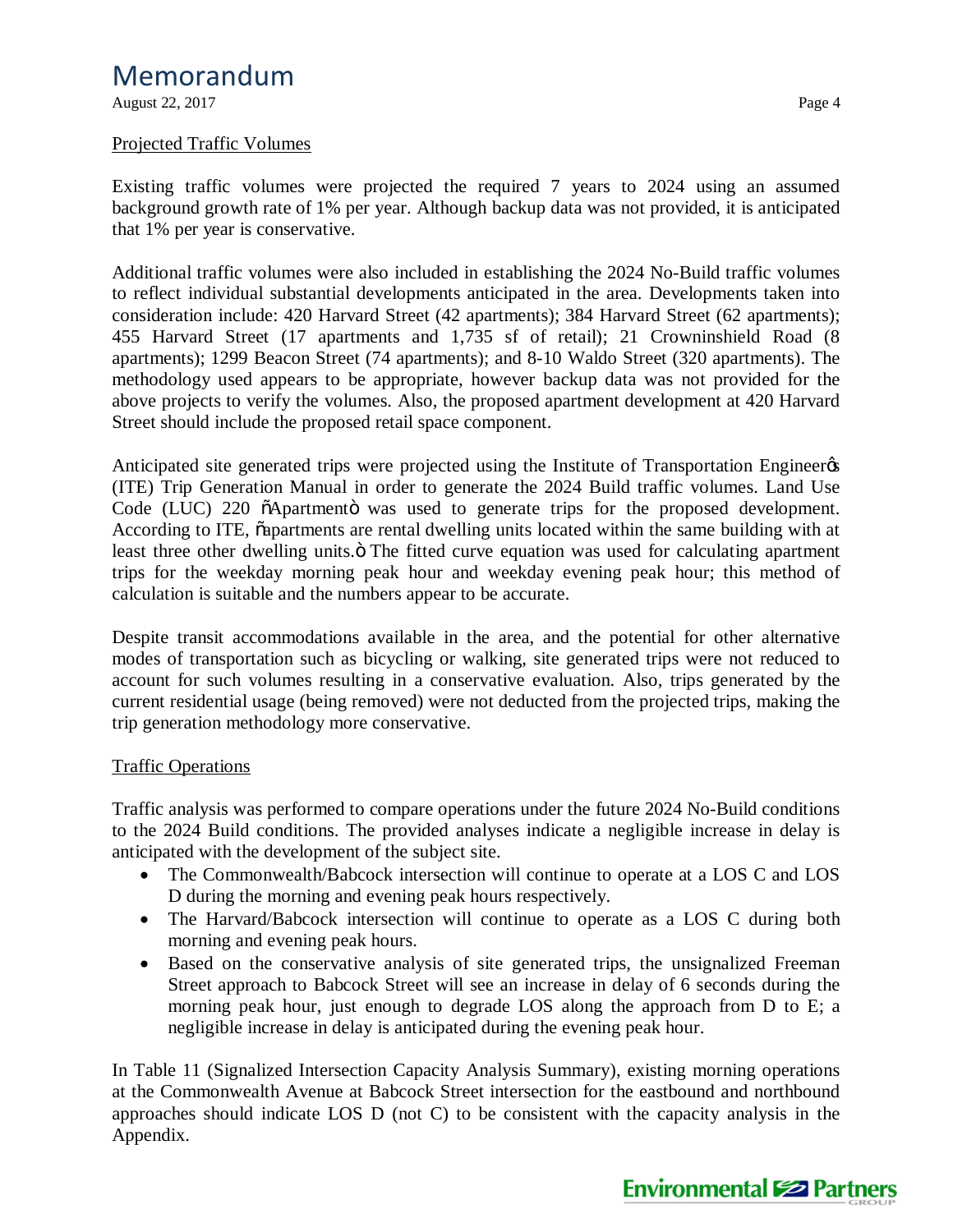August 22, 2017 Page 5

### Sight Distance

Sight distance was reviewed for the intersection of Babcock Street at the project driveway. Sight distance calculations were performed using the American Association of State Highway and Transportation Officials (AASHTO) guidelines. Intersection Sight Distance (ISD) is the sight distance required by a driver entering or crossing an intersecting roadway to perceive an oncoming vehicle and safely complete a turning or crossing maneuver. Stopping Sight Distance (SSD) is the distance required for a vehicle traveling at the design speed of a roadway to stop prior to striking an object in its travel path. According to AASHTO,  $\ddot{\text{o}}$  if the available sight distance for an entering or crossing vehicle is at least equal to the appropriate stopping sight distance for the major road, then drivers have sufficient sight distance to anticipate and avoid collisions.<sub>Ö</sub>

While the posted speed limit along Babcock Street is  $25 \text{ mph}$ , the  $85^{\text{th}}$  percentile speeds of  $28$ mph and 26 mph were observed along northbound and southbound Babcock Street respectively. Sight distance was analyzed for a design speed of 30 mph indicating a minimum SSD of 200 feet is required. Minimum SSD requirements are met at the site drive approach provided the cluster of trees along the northern side of the parcel (behind the sidewalk) is removed and additional obstructions are not installed.

Zoning bylaw requirements for sight distance from the driveway to pedestrians appear to be met.

### **Parking**

An assessment of parking needs has been included under separate cover by Walker Parking Consultants.

It appears that the development of the project site will impact existing parking spaces along the southern side of the parcel that face and protrude onto the adjacent property. Clarification of parking space usage is requested in order to determine if there are any potential parking impacts to the abutter that could in turn have an impact to on-street or town parking demand.

### **Site Driveway**

The TIA recommends a driveway opening of at least 24 feet which would conform to the zoning requirements of a minimum 20 foot width for two-way access. (Updated) plans provided in VAI $\alpha$  July 7<sup>th</sup> letter show passenger vehicle templates are accommodated to enter/exit the driveway, although the driveway opening width is not clearly labelled. Verification of width is requested on the site plan.

The TIA proposes the site driveway be place under STOP-sign control with all signage and pavement markings installed in accordance with the requirements of the Manual on Uniform Traffic Control Device (MUTCD).

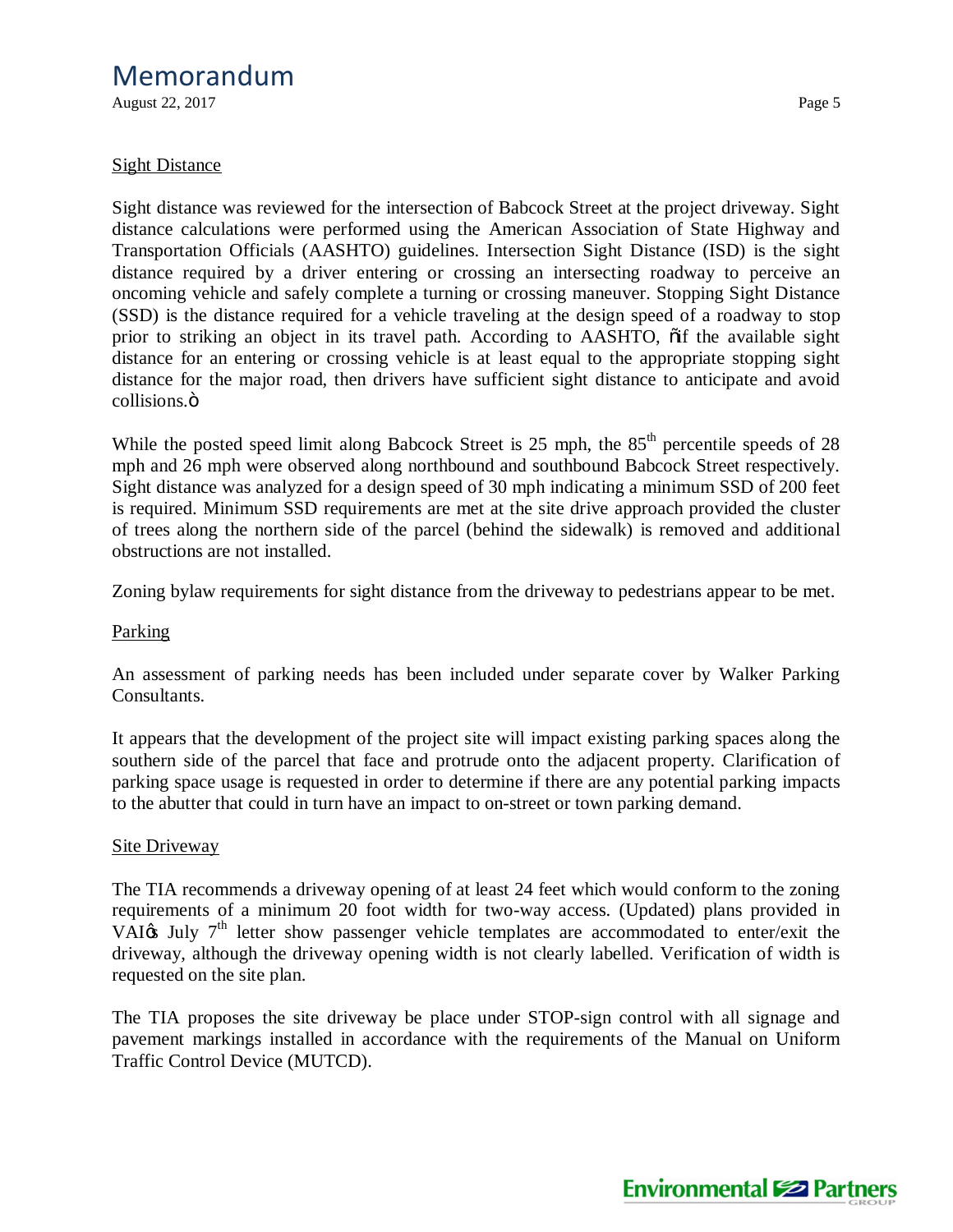August 22, 2017 Page 6

#### Pedestrian Accommodations

Driveway apron details have not been provided. It is recommended that the sidewalk elevation be maintained to prevent inconvenience to pedestrians.

As discussed in the July 7, 2017 letter, raised pedestrian crosswalks are anticipated to be installed at the two Babcock Street/Freeman Street intersections as part of the Babcock Street and Naples Road Bicycle and Pedestrian Improvement Project.

### Transit

The TIA proposes that transit schedules and maps be posted in public areas of the development.

#### Bicycle

Bicycle storage has been shown on the site plan.

#### Loading Zone/Trash Pick-Up

A loading zone and trash pick-up area is proposed on-site along the north side of the building and off of the roadway.

#### **Summary**

- The existing traffic volumes (collected in January) should have been increased by 13.5% to adjust volumes to the average month. The adjustment would only have a minor impact on traffic volumes throughout the report.
- Backup data of other nearby projects was not provided in order to verify 2024 No-Build volumes.
- Minimum SSD requirements are met at the site drive approach provided the cluster of trees along the northern side of the parcel (behind the sidewalk) is removed and additional obstructions are not installed.
- · An assessment of parking needs has been included under separate cover by Walker Parking Consultants.
- · It appears that the development of the project site will impact existing parking spaces along the southern side of the parcel that face and protrude onto the adjacent property. Clarification of parking space usage is requested in order to determine if there are any potential parking impacts to the abutter that could in turn have an impact to on-street or town parking demand.
- The TIA proposes a driveway opening of at least 24 feet which would conform to the zoning requirements of a minimum 20 foot width for two-way access. Verification of width (on the site plan) is requested.